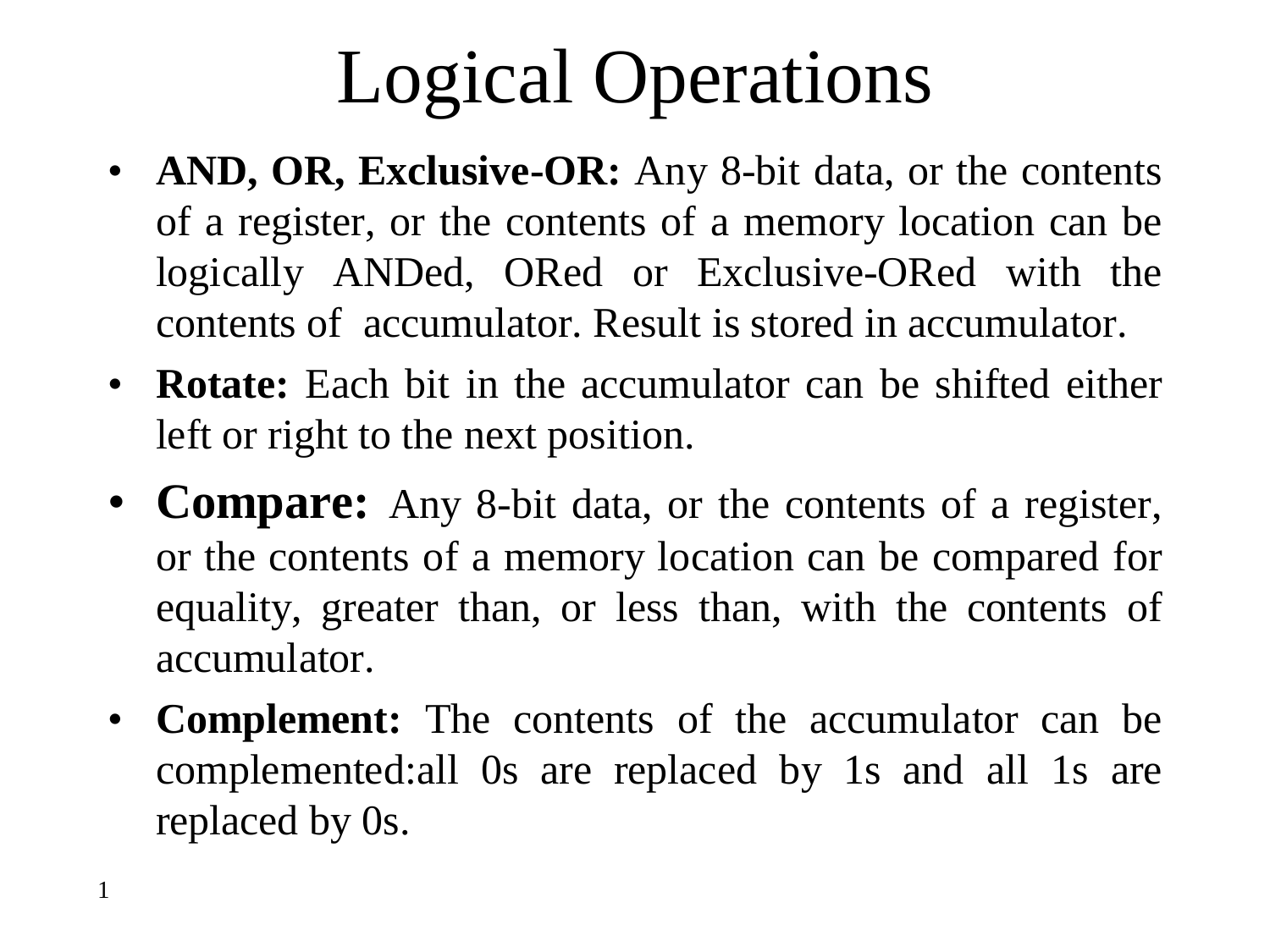**ANA/ORA/XRA R/M :** Logically AND/OR/Exclusive-OR the contents of register/memory location with the content of accumulator.

If second operand is a memory location then it is addressed by HL pair register.

. Result is stored in accumulator.

| <b>Opcode</b>            | <b>Operand</b> | <b>Byte</b> | M- Cycle T-State |  |
|--------------------------|----------------|-------------|------------------|--|
| ANA/ORA/X R<br><b>RA</b> |                |             |                  |  |
| ANA/ORA/X M<br>RA        |                |             |                  |  |

•**AND:S,Z and P flags are modified. CY is reset.AC is set.** •**OR:S,Z and P flags are modified. CY and AC is reset.** •**XOR:S,Z and P flags are modified. CY and AC is reset.**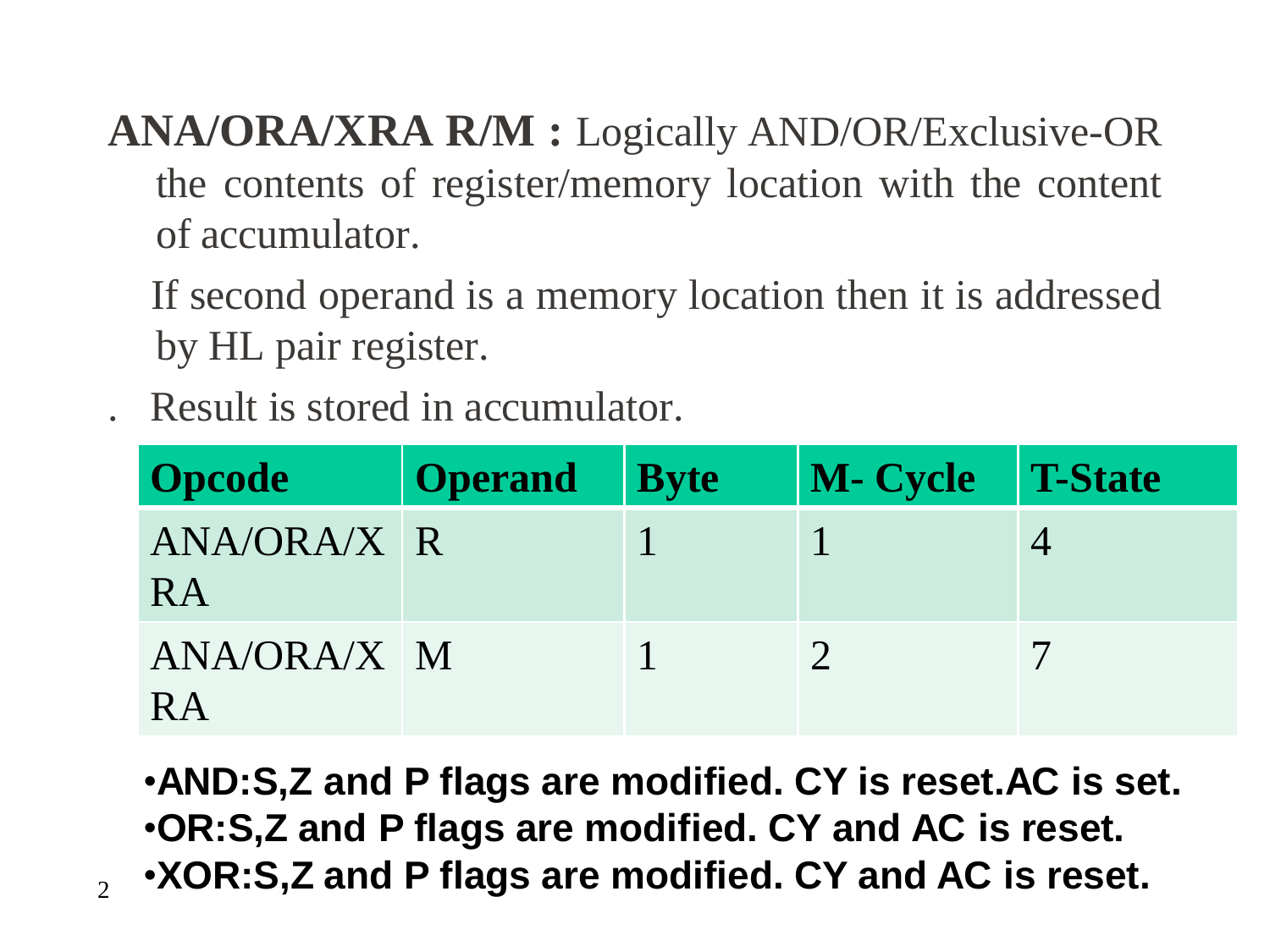**ANI/ORI/XRI 8-bit data :** Logically AND/OR/Exclusive-OR 8-bit data with the content of accumulator.

. Result is stored in accumulator.

| <b>Opcode</b>         | <b>Operand</b> Byte | M- Cycle T-State |  |
|-----------------------|---------------------|------------------|--|
| ANI/ORI/XR 8 bit data |                     |                  |  |

•**AND:S,Z and P flags are modified. CY is reset.AC is set.** •**OR:S,Z and P flags are modified. CY and AC is reset.** •**XOR:S,Z and P flags are modified. CY and AC is reset.**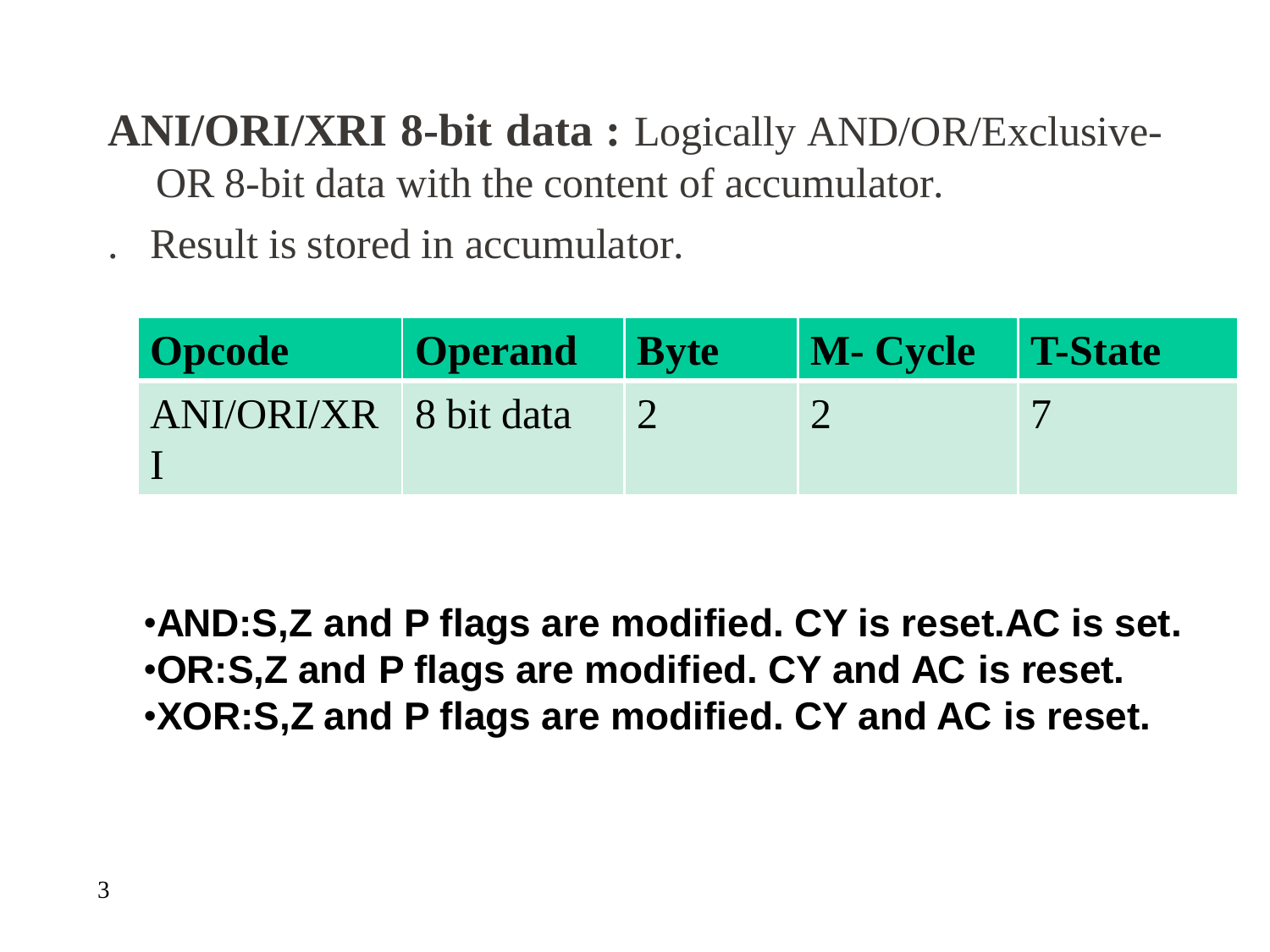## **CMA :** Complement the contents of the accumulator.

| <b>Opcode</b> | Operand Byte | M- Cycle T-State |  |
|---------------|--------------|------------------|--|
| <b>CMA</b>    | None         |                  |  |

• **No flags are affected.**

## **CMC :** Complement the carry flag.

| <b>Opcode</b> | <b>Operand</b> Byte | M- Cycle T-State |  |
|---------------|---------------------|------------------|--|
| <b>CMC</b>    | None                |                  |  |

•**Only carry flag is modified.**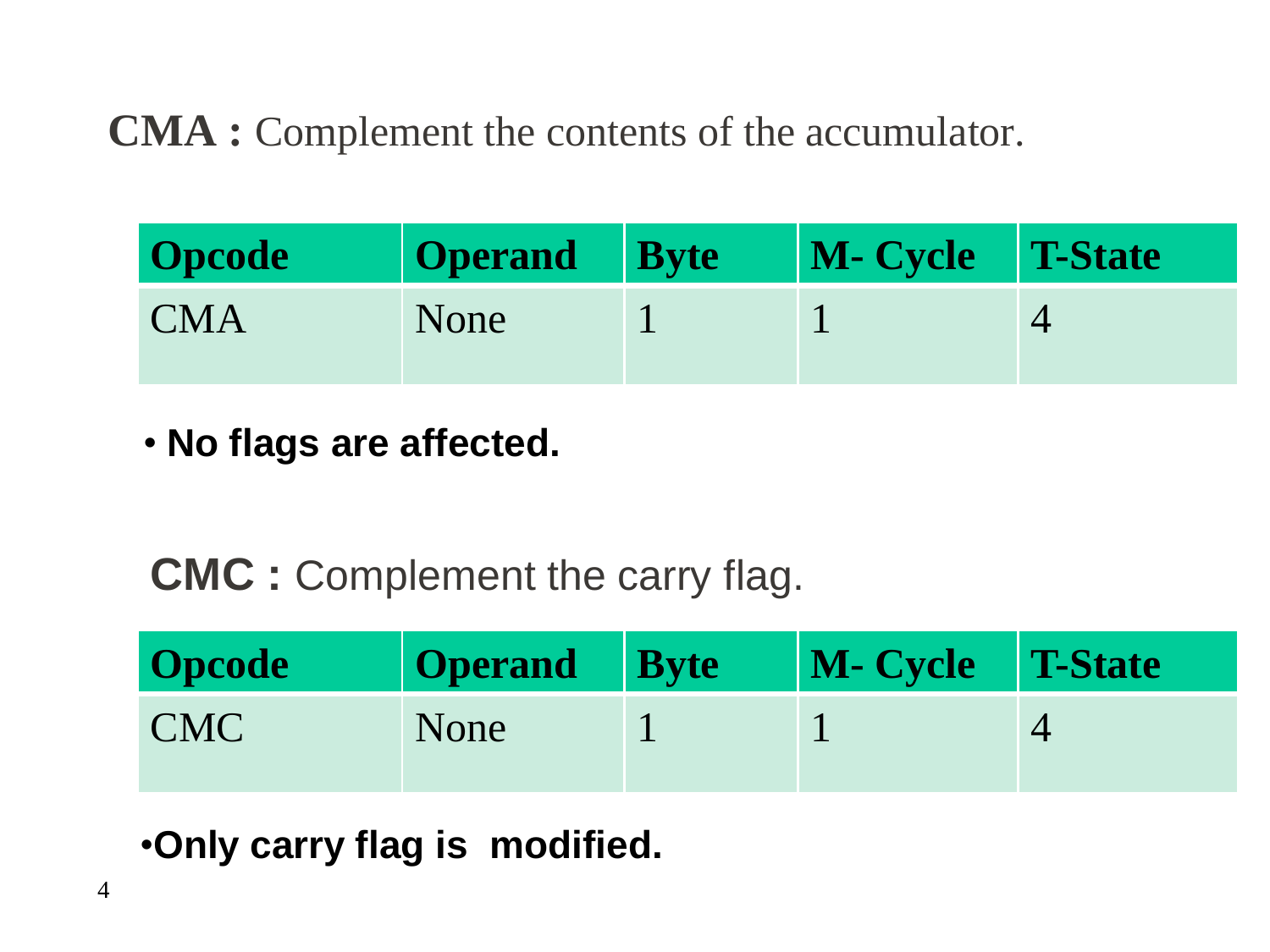**CMP R/M :** Compare the contents of register/memory location with the contents of accumulator.

Both contents are preserved.

| <b>Opcode</b> | <b>Operand</b> | <b>Byte</b> | M- Cycle T-State |  |
|---------------|----------------|-------------|------------------|--|
| <b>CMP</b>    |                |             |                  |  |
| <b>CMP</b>    |                |             |                  |  |

**CPI 8-bit data :** Compare the 8-bit data with the contents of accumulator.

| <b>Opcode</b> | Operand Byte | M- Cycle T-State |  |
|---------------|--------------|------------------|--|
| <b>CPI</b>    | 8-bit data   |                  |  |

•**If (A)<(R/M/8-bit data): CY is set and ZF is reset.** •**If (A)=(R/M/8-bit data): ZF is set and CY is reset.** •**If (A)>(R/M/8-bit data): CY is reset and ZF is reset.**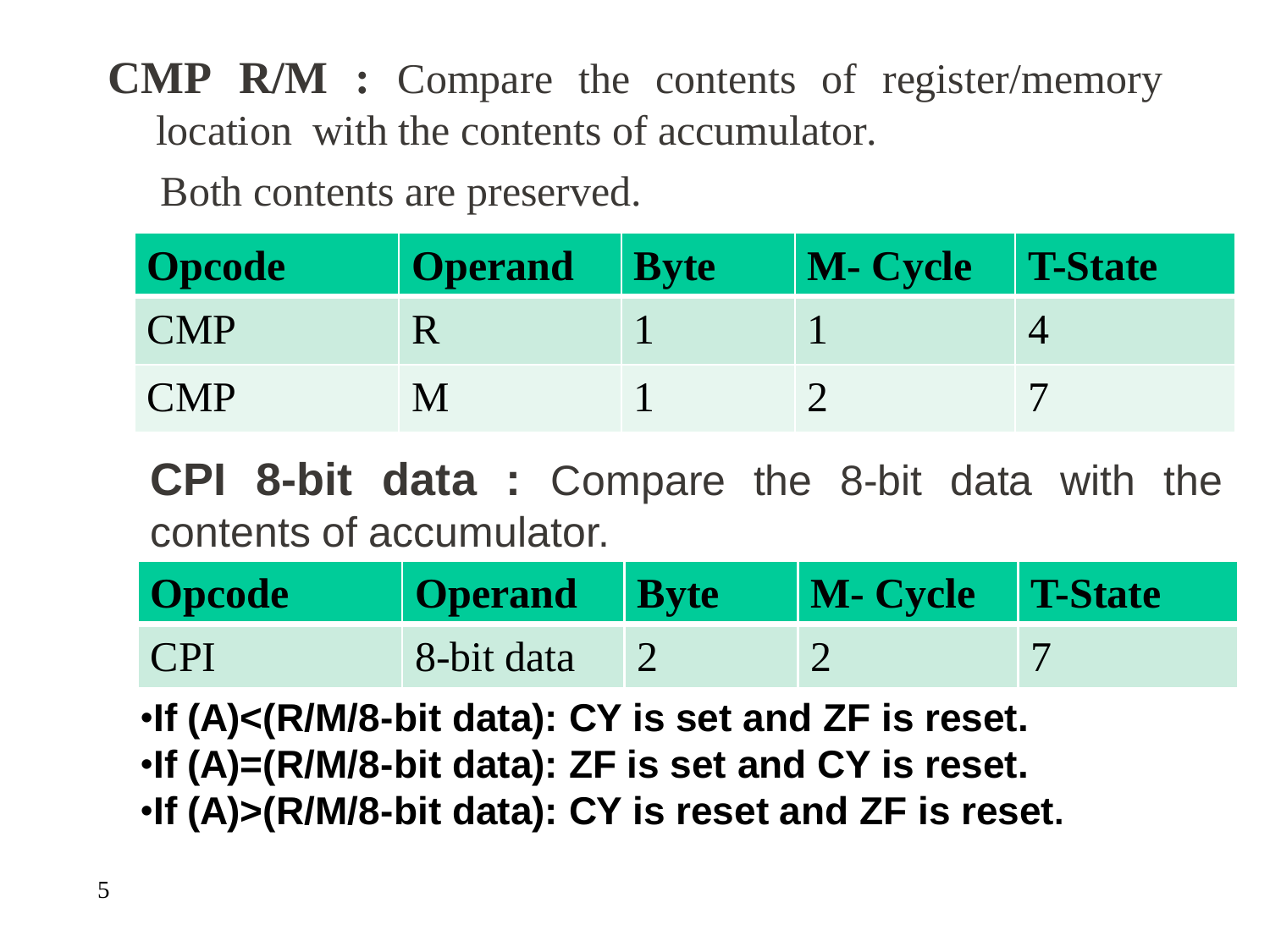**RLC:** Rotate each bit of accumulator to the left position.

| <b>Opcode</b> | <b>Operand</b> Byte | M- Cycle T-State |  |
|---------------|---------------------|------------------|--|
| <b>RLC</b>    | None                |                  |  |

**RAL:** Rotate each bit of accumulator including the carry to the left position.

| <b>Opcode</b> | Operand Byte | M- Cycle T-State |  |
|---------------|--------------|------------------|--|
| <b>RAL</b>    | None         |                  |  |

•**CY is modified according to bit D7.**

•**S, Z, AC and P are not affected.**